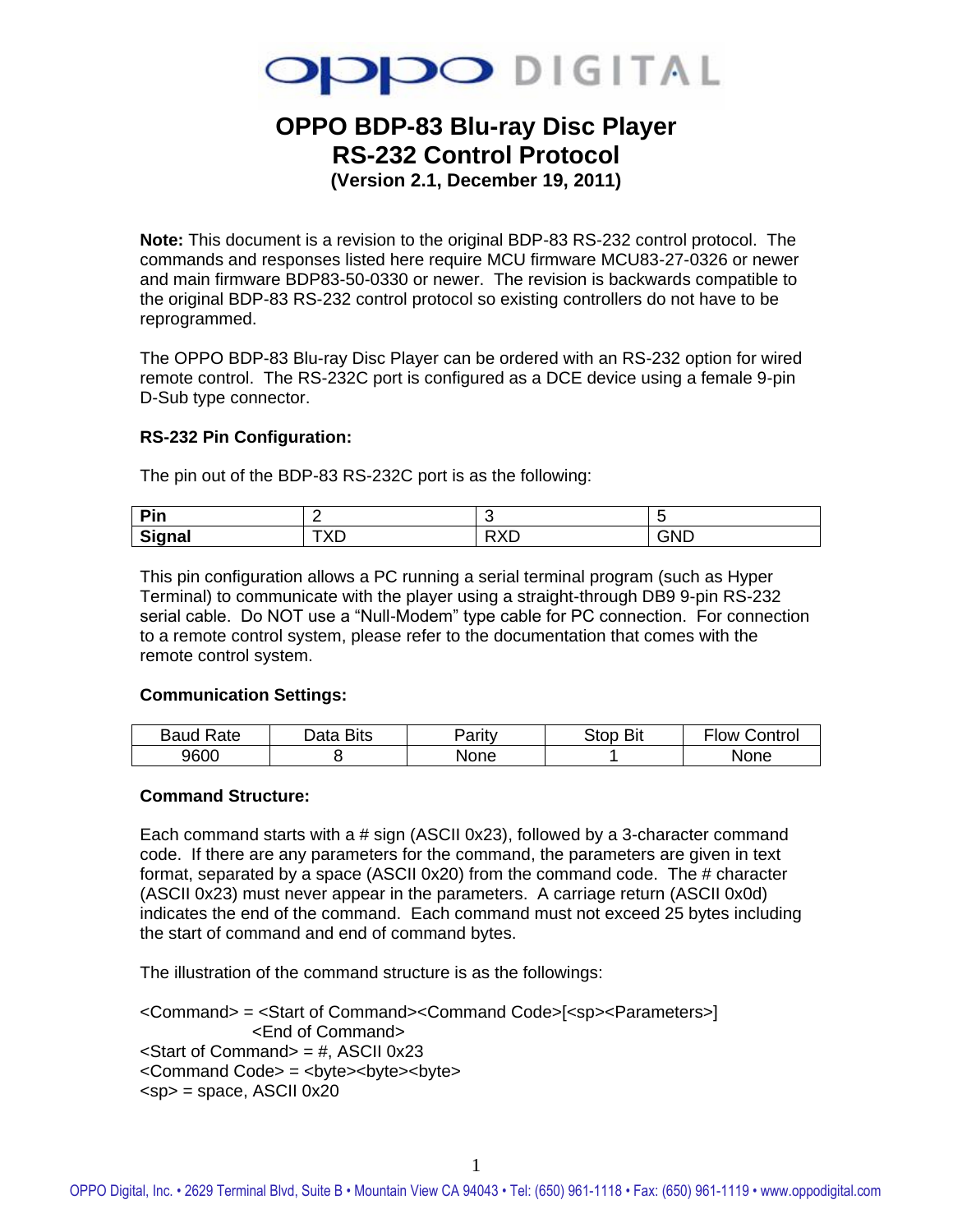<Parameters> = command-specific  $\epsilon$ End of Command $\epsilon$  = CR, ASCII 0x0d

#### **Response Structure:**

Upon receiving a command, the player shall try to execute the command and send back a response. Two response formats are supported: the short response and the verbose response. The short response is used by default. If the verbose mode (See command reference for SVM) is set, the verbose response will be used instead.

The response starts with an "@" sign (ASCII 0x23), followed by the original command code and a space (ASCII 0x20) if the verbose response is in use, and a result code, either "OK" or "ER". If there are any parameters or additional message, the parameters or message is given in text format, separated by a space (ASCII 0x20) from the result code. The @ character (ASCII 0x40) must never appear in the parameters or message. A carriage return (ASCII 0x0d) indicates the end of response. Each response must not exceed 25 bytes including the start of response and the end of response bytes.

The illustration of the response structure is as the followings:

<Short Response> = <Start of Response><Result Code>[<sp><Parameters>] <End of Response> <Verbose Response> = <Start of Response><Command Code><sp><Result Code> [<sp><Parameters>]<End of Response>  $\leq$ Start of Response $>$  =  $\omega$ , ASCII 0x40 <Command Code> = <br />byte><br />byte><br /><br /> <Result Code> = OK|ER  $<$ sp $>$  = space, ASCII 0x20 <Parameters> = command-specific <End of Response> = CR, ASCII 0x0d

#### **Status Update Messages Structure:**

If the verbose mode is set to 2 or 3, the player will send status update messages automatically. These messages are not a response to any particular command. Any status change caused by commands from RS232, front panel buttons, IR remote control, or playback progress may trigger status update messages.

The status update messages have the following structure:

<Update> = <Start of Update><Status Code>[<sp><Parameters>]<End of Update>  $\leq$ Start of Update $\geq$   $\cong$   $\otimes$ , ASCII 0x40 <Status Code> = <byte><byte><byte>  $<$ sp $>$  = space, ASCII 0x20 <Parameters> = status-specific <End of Response> = CR, ASCII 0x0d

#### **Command Sequence:**

Commands are executed in the order they are received. The host should wait for a response from the player before sending the next command.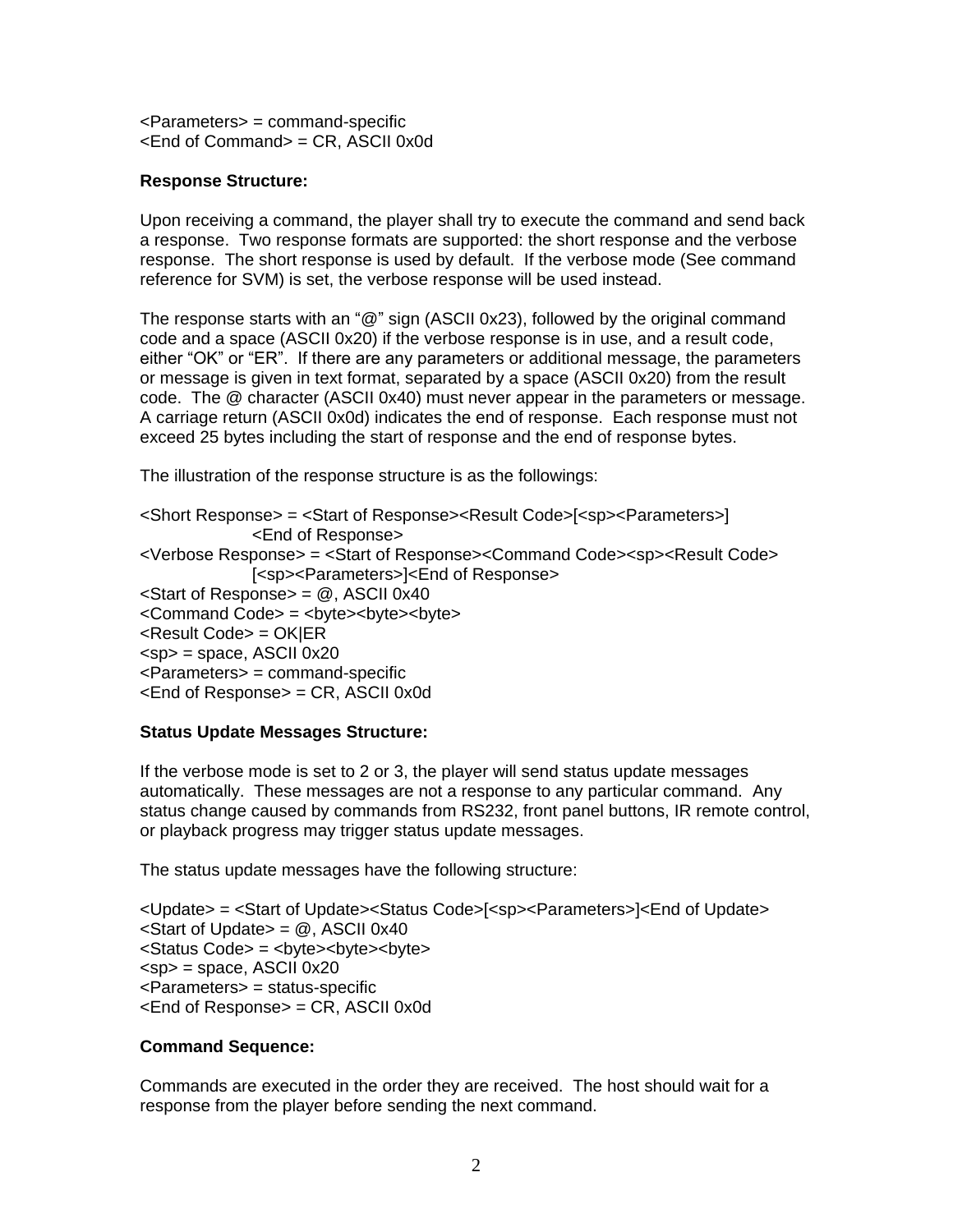If the player receives a new command before executing the previous command, the player may discard the previous command.

If the host does not receive a response from the player 10 seconds after the command is issued, the host may consider the command or response lost during transmission, and can retransmit the command.

#### **Command List:**

A. Command that maps to a remote control button

This group of commands maps directly to the infrared remote control keys. No parameters are needed for these commands. The player handles the commands as if it receives the same IR remote commands. For actions that require a multiple-key sequence, such as go to a certain chapter (GOT command followed by multiple numeric key commands and the SEL command), the player responds to each command individually until the last command is received. At that time the player shall respond with either OK or ER depending on the result of the action.

| <b>Command</b><br>Code | <b>Remote Key</b> | <b>Function</b>                                         | <b>Response Example</b>                       |
|------------------------|-------------------|---------------------------------------------------------|-----------------------------------------------|
| <b>POW</b>             | <b>POWER</b>      | Toggle power STANDBY<br>and ON                          | OK ON<br>OK OFF                               |
| <b>SRC</b>             | <b>SOURCE</b>     | Go to Home Menu to select<br>media source               | <b>OK</b>                                     |
| <b>EJT</b>             | <b>OPEN</b>       | Open/close the disc tray                                | OK OPEN<br>OK CLOSE                           |
| <b>PON</b>             | ON                | Discrete on                                             | OK ON                                         |
| <b>POF</b>             | <b>OFF</b>        | Discrete off                                            | OK OFF                                        |
| <b>SYS</b>             | P/N               | Switch output TV system:<br>NSTC, PAL or<br>MULTI(AUTO) | OK NTSC<br><b>OK PAL</b><br>OK AUTO           |
| <b>DIM</b>             | <b>DIMMER</b>     | Dim front panel display                                 | OK ON<br>OK DIM<br>OK OFF                     |
| <b>PUR</b>             | <b>PURE AUDIO</b> | Pure audio mode (no video)                              | OK ON<br>OK OFF                               |
| <b>VUP</b>             | VOL +             | Increase volume                                         | OK n (n is the volume)<br>number, $0 - 100$ ) |
| <b>VDN</b>             | VOL-              | Decrease volume                                         | OK n (n is the volume<br>number, $0 - 100$ )  |
| <b>MUT</b>             | <b>MUTE</b>       | Mute audio                                              | OK MUTE<br>OK UNMUTE                          |
| NU <sub>1</sub>        | $\mathbf{1}$      | Numeric key 1                                           | OK                                            |
| NU <sub>2</sub>        | $\overline{2}$    | Numeric key 2                                           | <b>OK</b>                                     |
| NU3                    | 3                 | Numeric key 3                                           | <b>OK</b>                                     |
| NU4                    | $\overline{4}$    | Numeric key 4                                           | OK                                            |
| NU <sub>5</sub>        | 5                 | Numeric key 5                                           | OK                                            |
| NU <sub>6</sub>        | $6\phantom{1}$    | Numeric key 6                                           | <b>OK</b>                                     |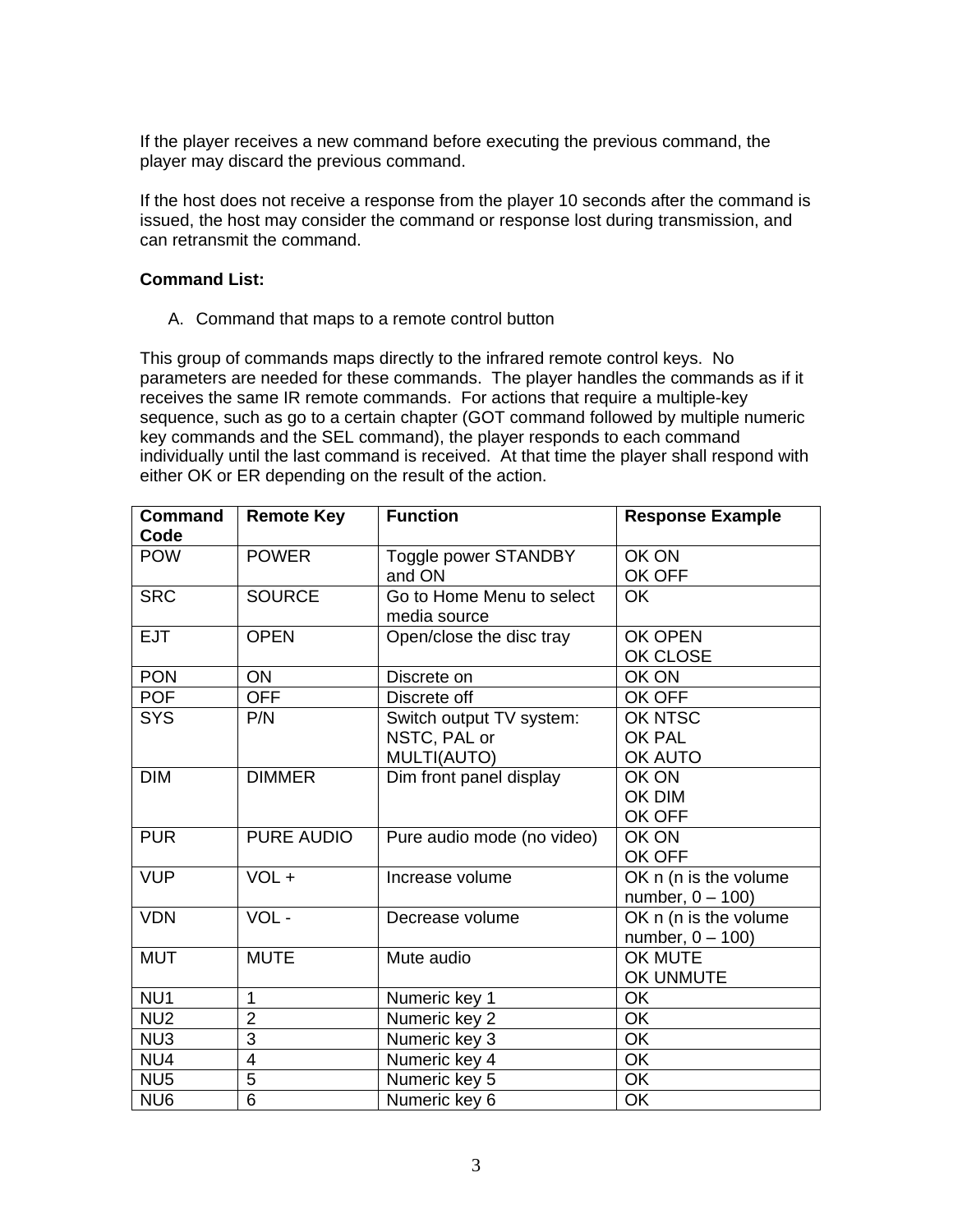| NU7             | $\overline{7}$     | Numeric key 7                          | OK                       |
|-----------------|--------------------|----------------------------------------|--------------------------|
| NU8             | 8                  | Numeric key 8                          | OK                       |
| NU9             | 9                  | Numeric key 9                          | $\overline{OK}$          |
| NU <sub>0</sub> | $\mathbf 0$        | Numeric key 0                          | OK                       |
| <b>CLR</b>      | <b>CLEAR</b>       | Clear numeric input                    | OK                       |
| <b>GOT</b>      | <b>GOTO</b>        | Play from a specified                  | OK                       |
|                 |                    | location                               |                          |
| <b>HOM</b>      | <b>HOME</b>        | Go to Home Menu to select              | OK                       |
|                 |                    | media source                           |                          |
| <b>PUP</b>      | PAGE UP            | Show previous page                     | OK                       |
| <b>PDN</b>      | PAGE DOWN          | Show next page                         | OK                       |
| <b>OSD</b>      | <b>DISPLAY</b>     | Show/hide on-screen display            | OK                       |
| <b>TTL</b>      | <b>TOP MENU</b>    | Show BD top menu or DVD<br>title menu  | OK                       |
| <b>MNU</b>      | POP-UP MENU        | Show BD pop-up menu or                 | OK                       |
|                 |                    | DVD menu                               |                          |
| <b>NUP</b>      | Up Arrow           | Navigation                             | OK                       |
| <b>NLT</b>      | <b>Left Arrow</b>  | Navigation                             | OK                       |
| <b>NRT</b>      | <b>Right Arrow</b> | Navigation                             | OK                       |
| <b>NDN</b>      | Down Arrow         | Navigation                             | $\overline{OK}$          |
| <b>SEL</b>      | <b>ENTER</b>       | Navigation                             | $\overline{OK}$          |
| <b>SET</b>      | <b>SETUP</b>       | Enter the player setup menu            | OK                       |
| <b>RET</b>      | <b>RETURN</b>      | Return to the previous menu            | OK                       |
|                 |                    | or mode                                |                          |
| <b>RED</b>      | <b>RED</b>         | Function varies by content             | OK                       |
| <b>GRN</b>      | <b>GREEN</b>       | Function varies by content             | OK                       |
| <b>BLU</b>      | <b>BLUE</b>        | Function varies by content             | OK                       |
| <b>YLW</b>      | <b>YELLOW</b>      | Function varies by content             | OK                       |
| <b>STP</b>      | <b>STOP</b>        | Stop playback                          | OK                       |
| <b>PLA</b>      | <b>PLAY</b>        | Start playback                         | OK                       |
| <b>PAU</b>      | <b>PAUSE</b>       | Pause playback                         | OK                       |
| <b>PRE</b>      | <b>PREV</b>        | Skip to previous                       | OK                       |
| <b>REV</b>      | <b>REV</b>         | Fast reverse play                      | OK <sub>1</sub> X        |
| <b>FWD</b>      | <b>FWD</b>         | Fast forward play                      | OK <sub>1</sub> X        |
| NXT             | NEXT               | Skip to next                           | ОK                       |
| <b>AUD</b>      | <b>AUDIO</b>       | Change audio language or<br>channel    | OK                       |
| <b>SUB</b>      | <b>SUBTITLE</b>    | Change subtitle language               | OK                       |
| <b>ANG</b>      | <b>ANGLE</b>       | Change camera angle                    | OK a/b (a: current angle |
|                 |                    |                                        | number, b: total         |
|                 |                    |                                        | available angles)        |
| <b>ZOM</b>      | <b>ZOOM</b>        | Zoom in/out and adjust<br>aspect ratio | OK (zoom ratio text)     |
| <b>SAP</b>      | <b>SAP</b>         | Turn on/off Secondary Audio            | OK (audio track          |
|                 |                    | Program                                | information)             |
|                 |                    |                                        | OK Off                   |
| <b>ATB</b>      | <b>AB REPLAY</b>   | Repeat play the selected               | OK A-                    |
|                 |                    | section                                | OK A-B                   |
|                 |                    |                                        | OK OFF                   |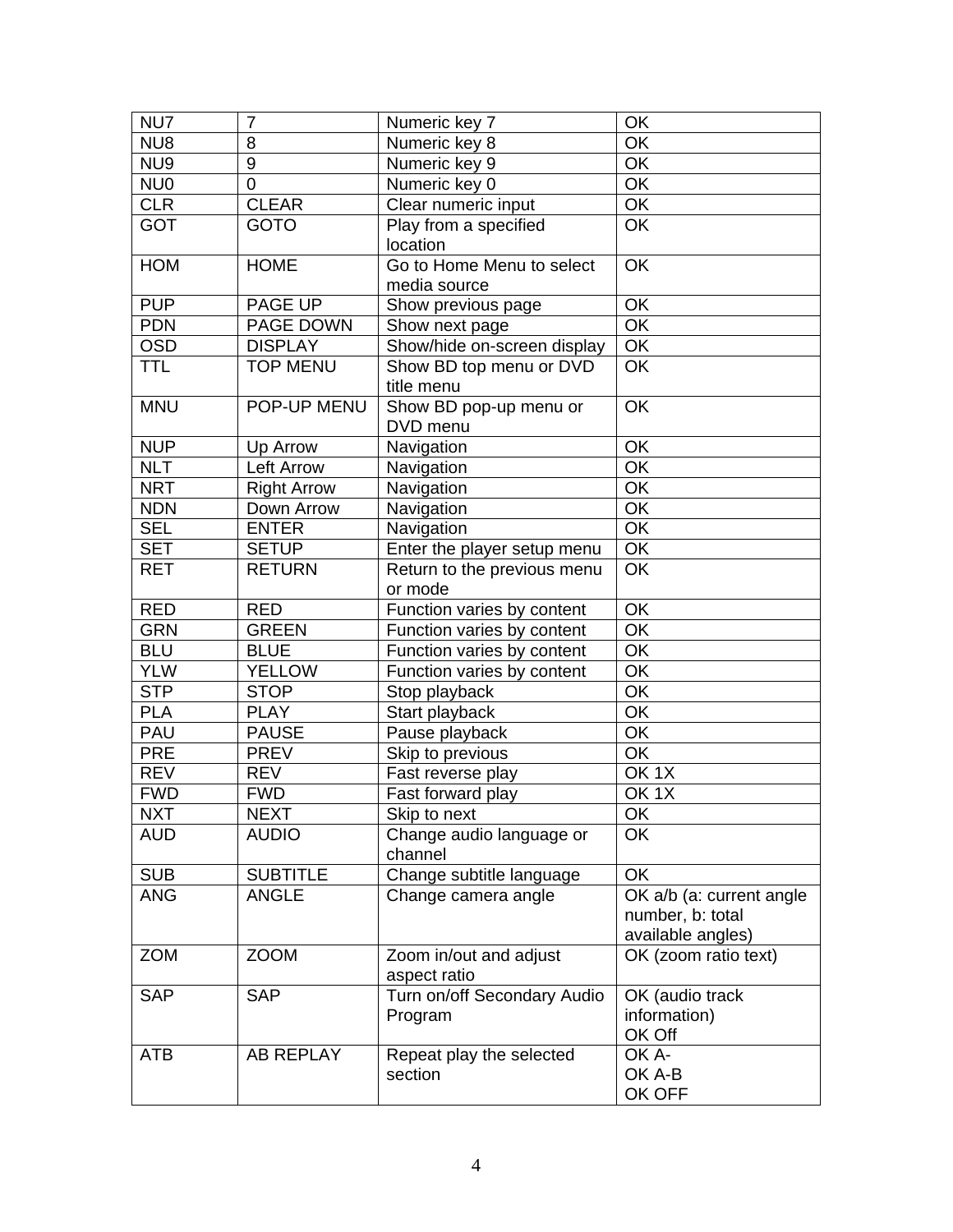| <b>RPT</b> | <b>REPEAT</b>     | Repeat play                  | <b>OK Repeat Chapter</b> |
|------------|-------------------|------------------------------|--------------------------|
|            |                   |                              | OK Repeat Title          |
|            |                   |                              | OK OFF                   |
| <b>PIP</b> | <b>PIP</b>        | Show/hide Picture-in-Picture | OK (PIP program info)    |
|            |                   |                              | OK Off                   |
| <b>HDM</b> | <b>RESOLUTION</b> | Switch output resolution     | ΟK                       |
| <b>SUH</b> | <b>SUBTITLE</b>   | Press and hold the           | OK                       |
|            | (hold)            | <b>SUBTITLE key. This</b>    |                          |
|            |                   | activates the subtitle shift |                          |
|            |                   | feature                      |                          |
| <b>NOP</b> |                   | No operation.                | ΟK                       |

## B. Query Commands

This group of commands issues queries to the player. The player shall respond according to its current status.

| <b>Command</b> | <b>Function</b>                | <b>Response Example</b> |
|----------------|--------------------------------|-------------------------|
| Code           |                                |                         |
| QVM            | Query verbose mode             | OK <sub>0</sub>         |
|                |                                | OK <sub>1</sub>         |
|                |                                | OK <sub>2</sub>         |
|                |                                | OK <sub>3</sub>         |
| QPW            | Query power status             | OK ON                   |
|                |                                | OK OFF                  |
| QVR            | Query firmware version         | OK BDP83-14-0306        |
| QVL            | Query volume                   | OK 100                  |
|                |                                | OK MUTE                 |
| QHD            | Query HDMI resolution          | <b>OK 480P</b>          |
|                |                                | OK 720P50               |
|                |                                | OK 1080P60              |
|                |                                | OK AUTO                 |
| QPL            | Query playback status          | OK NO DISC              |
|                |                                | OK LOADING              |
|                |                                | OK OPEN                 |
|                |                                | OK CLOSE                |
|                |                                | <b>OK PLAY</b>          |
|                |                                | OK PAUSE                |
|                |                                | OK STOP                 |
|                |                                | OK STEP                 |
|                |                                | <b>OK FREV</b>          |
|                |                                | <b>OK FFWD</b>          |
|                |                                | OK SFWD                 |
|                |                                | OK SREV                 |
|                |                                | OK SETUP                |
|                |                                | OK HOME MENU            |
|                |                                | OK MEDIA CENTER         |
| <b>QTK</b>     | Query Track/Title              | OK 02/10                |
| <b>QCH</b>     | <b>Query Chapter</b>           | OK 03/03                |
| <b>QTE</b>     | Query Track/Title elapsed time | OK 00:01:34             |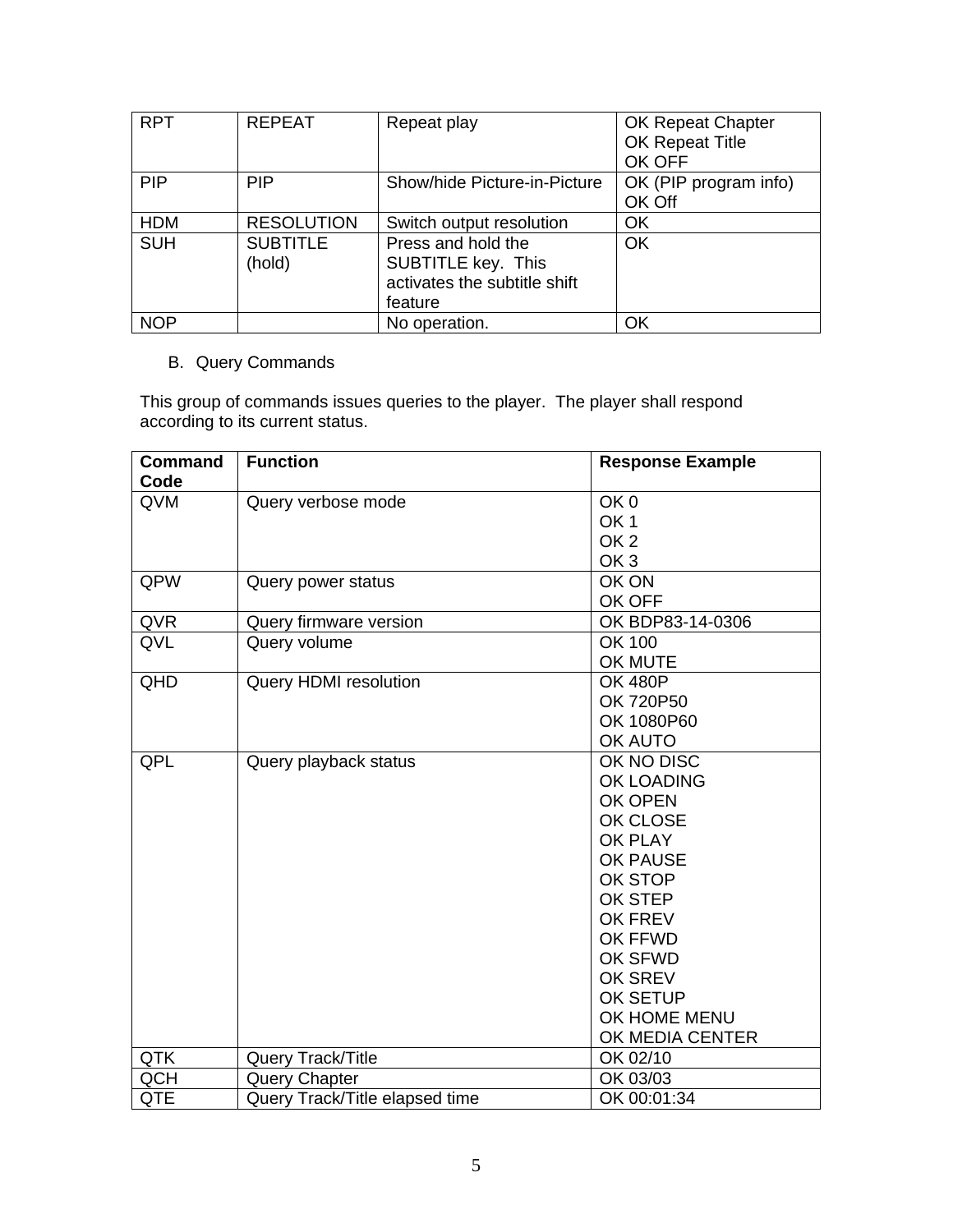| <b>QTR</b> | Query Track/Title remaining time | OK 01:20:23                 |
|------------|----------------------------------|-----------------------------|
| QCE        | Query Chapter elapsed time       | OK 00:01:34                 |
| <b>QCR</b> | Query Chapter remaining time     | OK 00:12:22                 |
| QEL        | Query Total elapsed time         | OK 00:05:12                 |
| QRE        | Query Total remaining time       | OK 01:34:44                 |
| QDT        | Query disc type                  | OK BD-MV                    |
|            |                                  | OK DVD-VIDEO                |
|            |                                  | OK DVD-AUDIO                |
|            |                                  | OK SACD                     |
|            |                                  | OK CDDA                     |
|            |                                  | OK HDCD                     |
|            |                                  | OK DATA-DISC                |
| QAT        | Query audio type                 | <b>OK DD 1/1</b>            |
|            |                                  | OK DD 1/5 English           |
|            |                                  | OK DTS 2/5 English          |
|            |                                  | OK LPCM                     |
|            |                                  | OK DTS-HD 1/4 English       |
| QST        | Query subtitle type              | OK OFF                      |
|            |                                  | OK 1/1 English              |
| <b>QSH</b> | Query subtitle shift             | <b>OK -5</b>                |
|            |                                  | (valid returns are $-505$ ) |
| QOP        | Query OSD position               | OK <sub>0</sub>             |
|            |                                  | (valid returns are 0.5)     |
| QRP        | <b>Query Repeat Mode</b>         | OK 00 Off                   |
|            |                                  | (OK followed by a repeat    |
|            |                                  | mode code and text:         |
|            |                                  | 00 Off                      |
|            |                                  | 01 Repeat One               |
|            |                                  | 02 Repeat Chapter           |
|            |                                  | 03 Repeat All               |
|            |                                  | 04 Repeat Title             |
|            |                                  | 05 Shuffle                  |
|            |                                  | 06 Random)                  |
| <b>QZM</b> | Query Zoom Mode                  | OK 00                       |
|            |                                  | (OK followed by a zoom      |
|            |                                  | mode code:                  |
|            |                                  | 00 Off                      |
|            |                                  | 01 Stretch                  |
|            |                                  | 02 Full                     |
|            |                                  | 03 Underscan                |
|            |                                  | 04 1.2x                     |
|            |                                  | 05 1.3x<br>06 1.5x          |
|            |                                  | 07 2x                       |
|            |                                  | 08 3x                       |
|            |                                  | 09 4x                       |
|            |                                  | 10 1/2                      |
|            |                                  | 111/3                       |
|            |                                  | 121/4)                      |
|            |                                  |                             |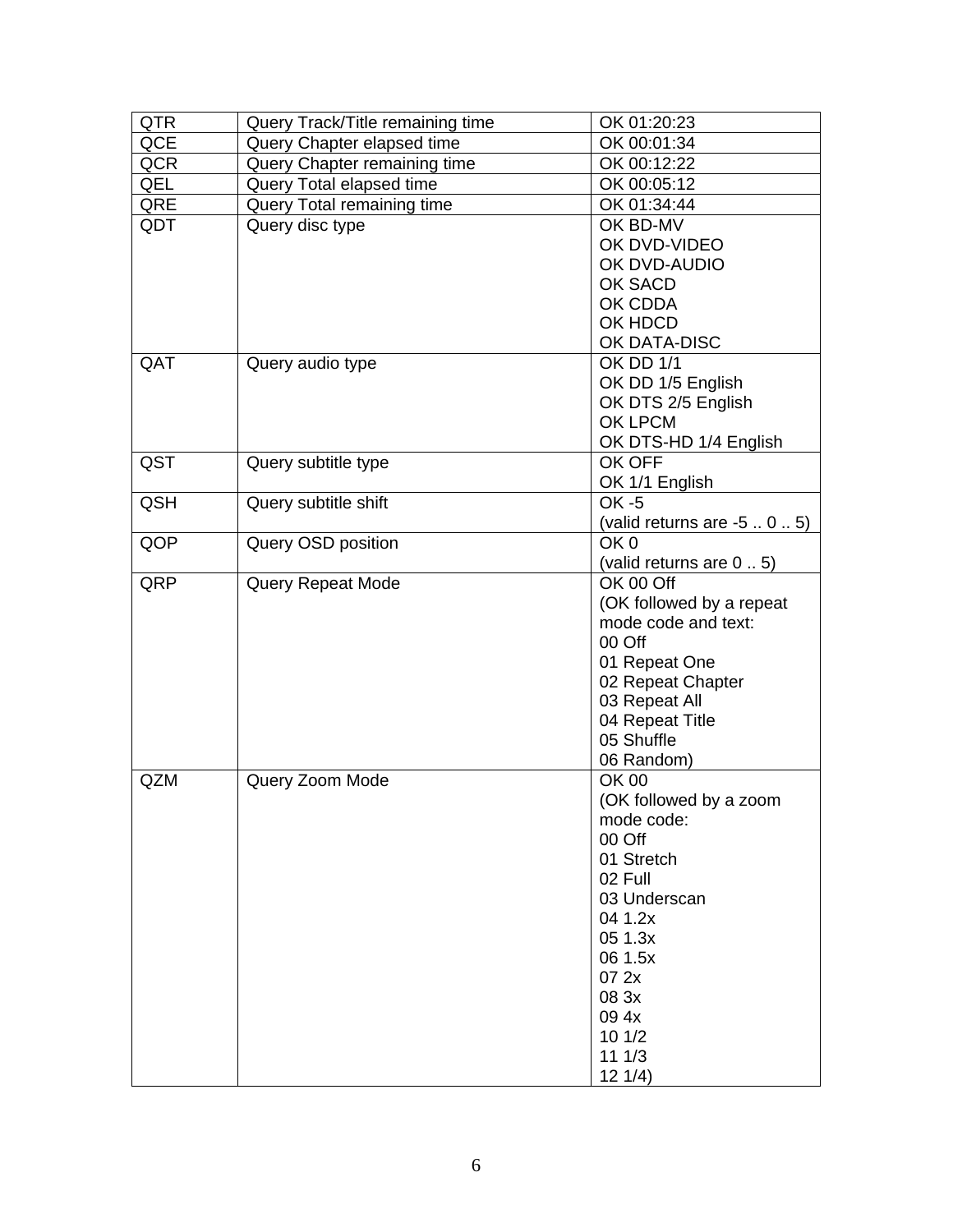### C. Advanced Commands

This group of commands instructs the player to perform an advanced operation in a single step.

| <b>Command</b><br>Code | <b>Parameters</b>     | <b>Function</b>                                       | <b>Response</b><br><b>Example</b> |
|------------------------|-----------------------|-------------------------------------------------------|-----------------------------------|
|                        |                       | 0 - Set Verbose Mode to off                           | OK <sub>0</sub>                   |
| <b>SVM</b>             | 0<br>$\mathbf 1$      | 1 - Commands are echoed back in                       | OK <sub>1</sub>                   |
|                        | $\overline{2}$        |                                                       | OK <sub>2</sub>                   |
|                        | 3                     | the response<br>2 - Enable unsolicited status update. | OK <sub>3</sub>                   |
|                        |                       | Only major status changes are                         |                                   |
|                        |                       | reported.                                             |                                   |
|                        |                       | 3 - Enable detailed status update.                    |                                   |
|                        |                       | When content is playing, the player                   |                                   |
|                        |                       | sends out playback time update                        |                                   |
|                        |                       | every second.                                         |                                   |
| <b>SHD</b>             | <b>SDI</b>            | Set HDMI output resolution.                           | <b>OK 480P</b>                    |
|                        | <b>SDP</b>            | SDI - Standard definition interlaced                  | (OK followed by the               |
|                        | 720P                  | (480i/576i)                                           | original parameter)               |
|                        | 10801                 | SDP - Standard definition                             |                                   |
|                        | 1080P                 | progressive (480p/576p)                               |                                   |
|                        | <b>SRC</b>            | <b>SRC - Source Direct</b>                            |                                   |
|                        | <b>AUTO</b>           |                                                       |                                   |
| <b>SPN</b>             | <b>NTSC</b>           | Set output TV system                                  | OK NTSC                           |
|                        | <b>PAL</b>            |                                                       | OK PAL                            |
|                        | <b>AUTO</b>           |                                                       | OK AUTO                           |
| <b>SZM</b>             | $\mathbf{1}$          | Set zoom ratio.                                       | OK 1.2                            |
|                        | <b>AR</b>             | AR - Aspect ratio correction                          | (OK followed by the               |
|                        | <b>FS</b>             | (Stretch, Letterbox or Pillarbox)                     | zoom ratio)                       |
|                        | <b>US</b>             | FS - Full Screen                                      | <b>ER INVALID</b>                 |
|                        | 1.2                   | US - Underscan                                        |                                   |
|                        | 1.3                   | For HDMI Output: 1, AR, FS, US,                       |                                   |
|                        | 1.5                   | 1.2, 1.3, 1.5, 2, 1/2;                                |                                   |
|                        | $\overline{2}$<br>1/2 | For Component Ouput: 1, 2, 3, 4,                      |                                   |
|                        | 3                     | 1/2, 1/3, 1/4)                                        |                                   |
|                        | 4                     |                                                       |                                   |
|                        | 1/3                   |                                                       |                                   |
|                        | 1/4                   |                                                       |                                   |
| SVL                    | $0 - 100$             | Set volume control                                    | OK 100                            |
|                        | <b>MUTE</b>           |                                                       | OK MUTE                           |
| <b>SRP</b>             | <b>CH</b>             | Repeat chapter                                        | OK CH                             |
|                        | TT                    | Repeat title or CD track                              | (OK followed by the               |
|                        | <b>ALL</b>            | Repeat all                                            | repeat mode)                      |
|                        | <b>OFF</b>            | Repeat off                                            | ER INVALID                        |
|                        | <b>SHF</b>            | Shuffle                                               |                                   |
|                        | <b>RND</b>            | Random                                                |                                   |
| <b>SRH</b>             | T <sub>3</sub>        | Search to Title 3                                     | OK                                |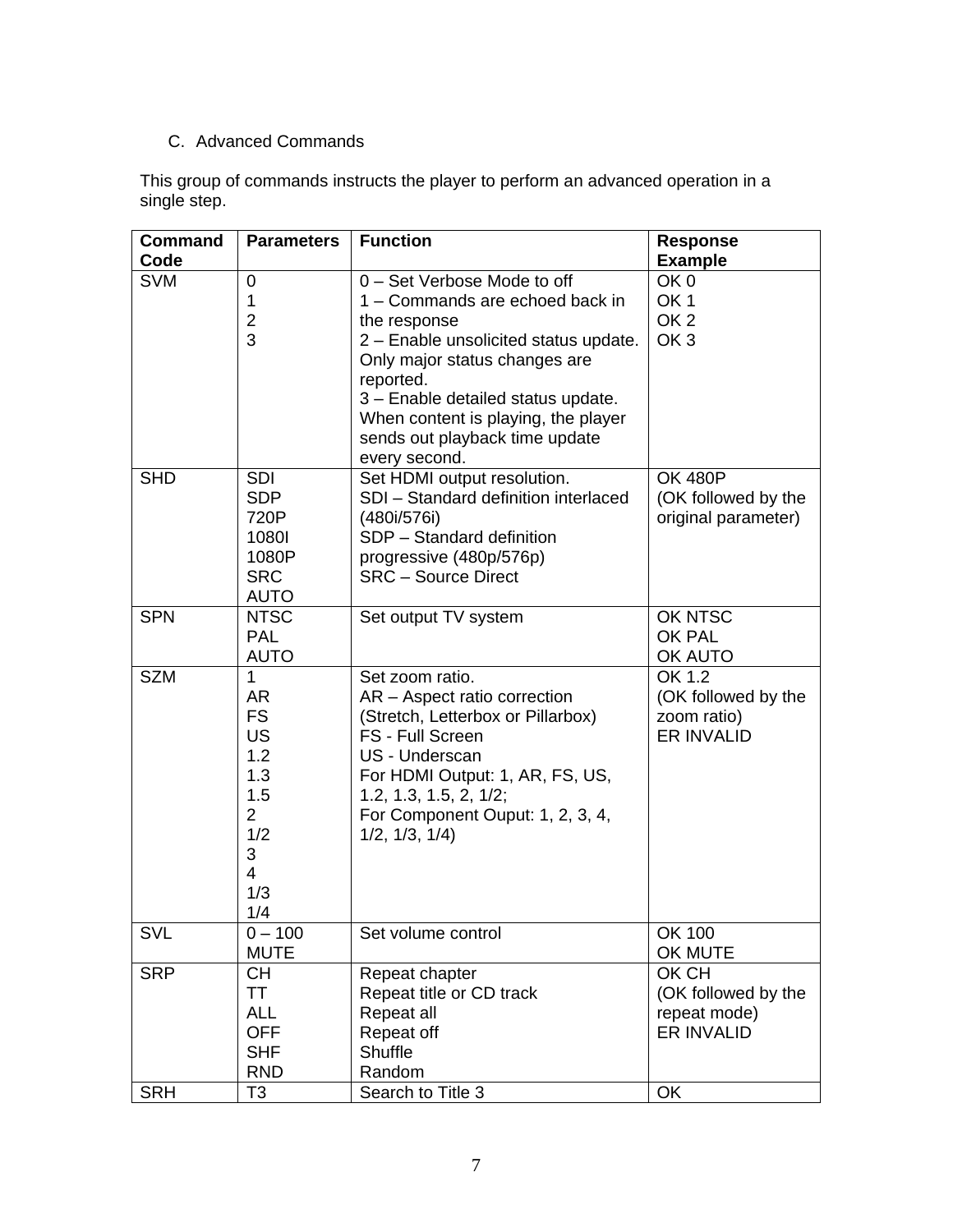|            | C10       | Search to Chapter 10                   | <b>ER INVALID</b>   |
|------------|-----------|----------------------------------------|---------------------|
|            | C 0:00:34 | Search to 0:00:34 of the current       |                     |
|            |           | chapter or track                       |                     |
|            | T 0:12:13 | Search to 0:12:13 of the current title |                     |
|            |           | or disc                                |                     |
|            | 0:12:13   | Search to 0:12:13 of the current title |                     |
|            |           | or disc                                |                     |
| <b>DPL</b> |           | Direct play                            | <b>OK</b>           |
| <b>RST</b> |           | Reset RS232 Command - Clean all        | <b>OK</b>           |
|            |           | command buffers, do not wait for       |                     |
|            |           | any pending/executing commands.        |                     |
|            |           | Start over again.                      |                     |
| <b>SSH</b> | $-55$     | Set subtitle shift                     | OK -5 (OK followed  |
|            |           |                                        | by the shift level) |
|            |           |                                        | ER INVALID          |
| <b>SOP</b> | 05        | Set OSD position                       | OK 5 (OK followed   |
|            |           |                                        | by the position     |
|            |           |                                        | value)              |
|            |           |                                        | ER INVALID          |
| <b>STC</b> | E         | Set the time information display:      | OK E                |
|            | R         | E - Total Elapsed time                 | (OK followed by the |
|            | т         | $R$ – Total Remaining time             | display type)       |
|            | X         | T - Title Elapsed time                 | ER INVALID          |
|            | C         | $X -$ Title Remaining time             |                     |
|            | K         | C - Chapter/track Elapsed time         |                     |
|            |           | K - Chapter/track Remaining time       |                     |

#### **Status Update Messages:**

The following status update messages are sent by the player automatically when the verbose mode is set to 2 or 3.

Verbose Mode 2:

**UPW** - Power Status Update:

Sent when there is a change of power on/off status. *Possible parameters*: 1 digit 1 – Player is turned on 0 – Player is going off *Example*: @UPW 1

**UPL** - Playback Status Update: Sent when there is a change of playback status. *Possible Parameters*: 4 chars DISC – No disc LOAD – Loading disc OPEN – Tray is open CLOS – Tray is closing PLAY – Playback is starting

PAUS – Playback is paused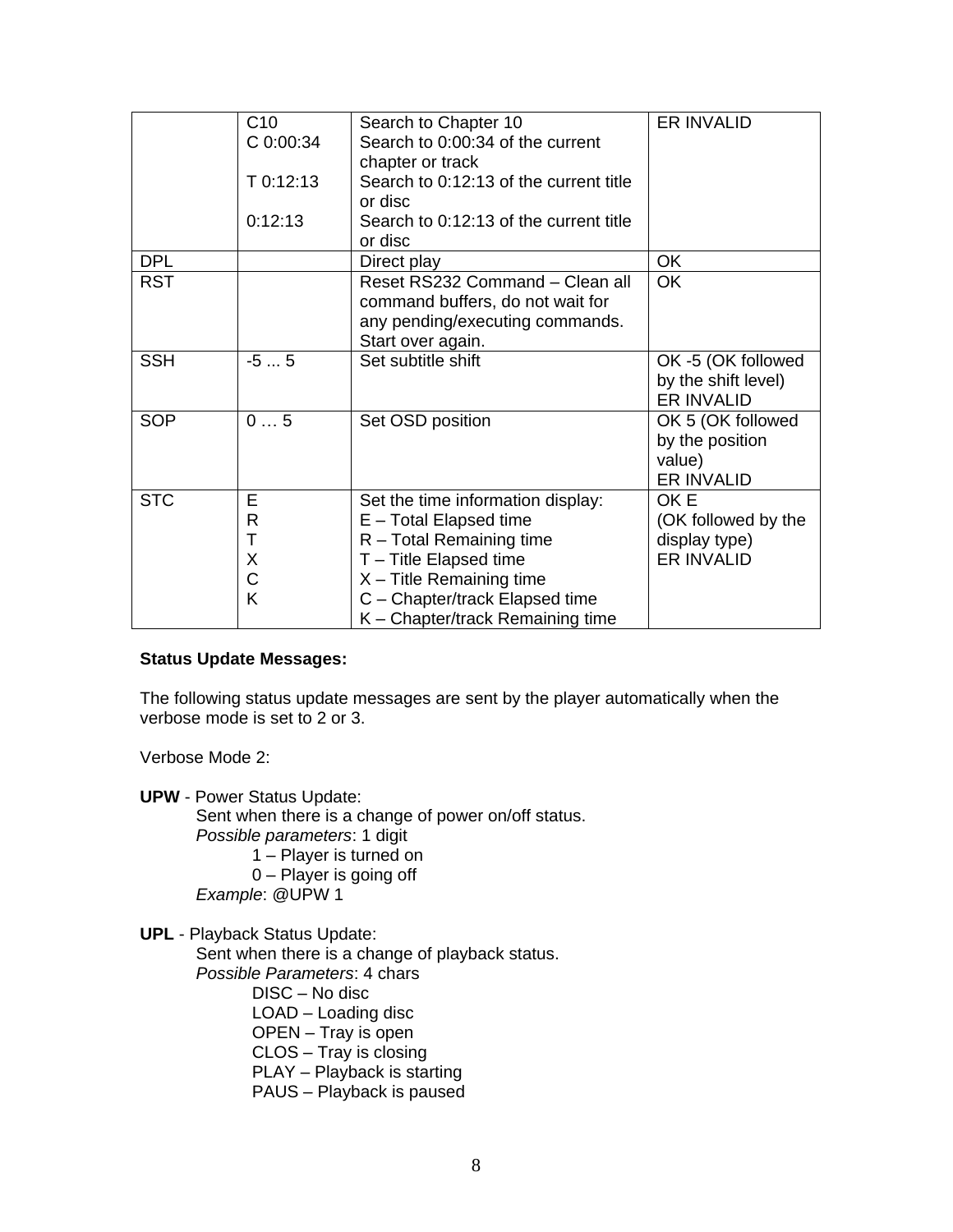STOP – Playback is stopped STPF – Forward frame-by-frame step mode STPR – Reverse frame-by-frame step mode FFWn – Fast forward mode. Where n is a number of 1... 5 to indicate the speed level FRVn – Fast reverse mode. Where n is a number of 1… 5 to indicate the speed level SFWn – Slow forward mode. Where n is a number of 1…4 to indicate the speed level  $(1 = \frac{1}{2}, 2 = \frac{1}{4}, 3 = \frac{1}{8}, 4 = \frac{1}{16})$ SRVn – Slow reverse mode. Where n is a number of 1…4 to indicate the speed level  $(1 = \frac{1}{2}, 2 = \frac{1}{4}, 3 = \frac{1}{8}, 4 = \frac{1}{16})$ HOME – in home menu MCTR – in media center *Example*: @UPL PLAY

**UVL** - Volume Level Update:

Sent when there is a change in volume level or mute status.

*Possible Parameters*: 3 chars

MUT – Mute is engaged

000 .. 100 – Current volume level. Also sent when mute is cancelled. *Example*: @UVL 095

**UDT** - Disc Type Update:

Sent when a new disc type is detected.

*Possible Parameters*: 4 chars

BDMV - Blu-ray Disc DVDV – DVD-Video DVDA – DVD-Audio **SACD** CDDA HDCD DATA – Data disc VCD2 – VCD 2.0 SVCD - SVCD *Example*: @UDT DVDV

**UAT** - Audio Type Update:

Sent when a new audio track is encountered.

*Parameters*: Type (2 chars), space, number (01/99, 5 chars), space, language (3 chars), space, channels (2 chars)

*Type code*:

- DD Dolby Digital
- DP Dolby Digital Plus
- DT Dolby TrueHD
- TS DTS
- TH DTS-HD High Resolution
- TM DTS-HD Master Audio
- PC LPCM
- MP MPEG Audio
- CD CD Audio
- UN Unknown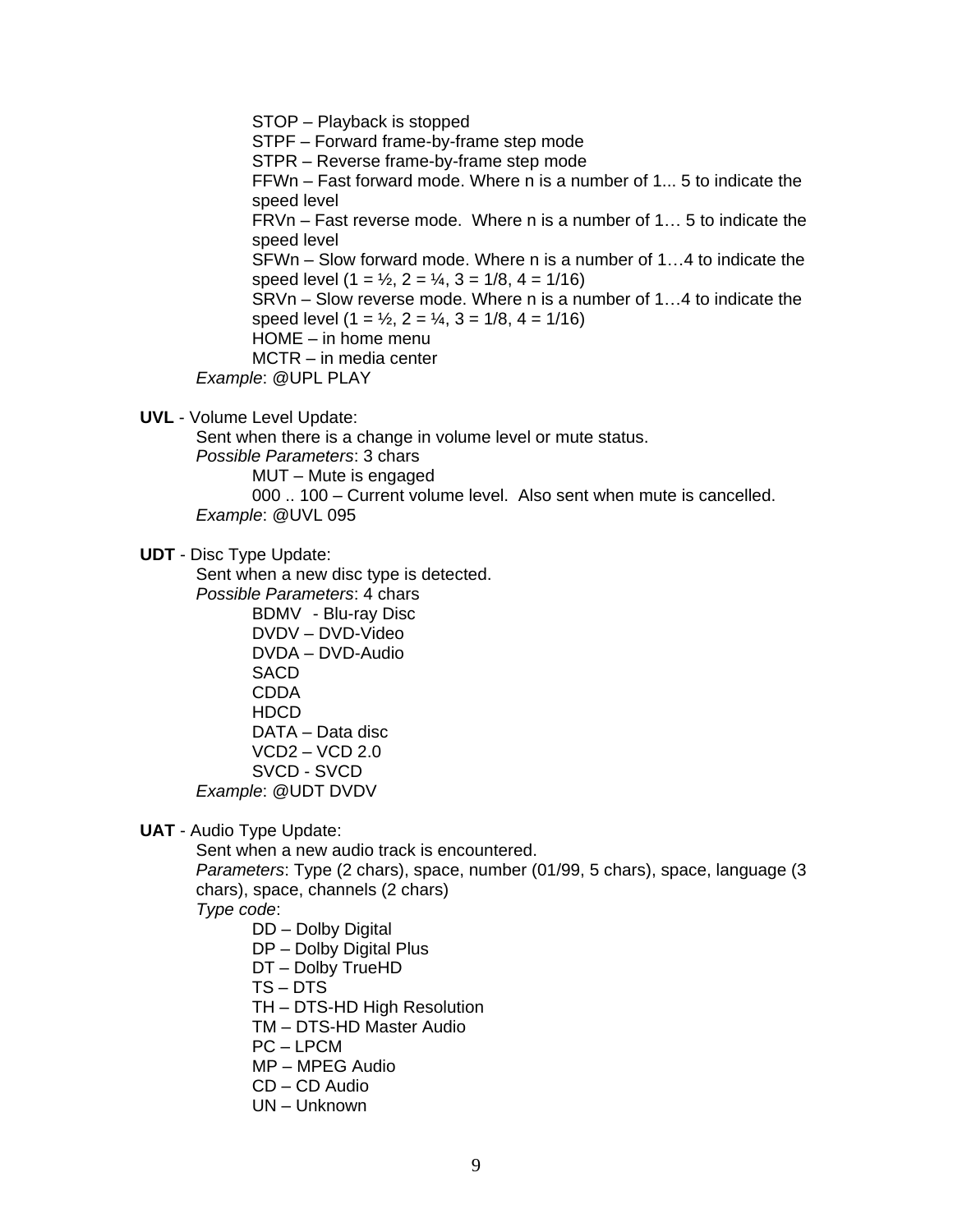*Number*: current audio track / available audio tracks in 2-digit number format. For example, 01/99 means the first of 99 available tracks; 02/05 means the second of 5 available tracks. If only one track is available, it is 01/01. *Language*: Three-character language code: ENG for English, FRA for French, and so on (ISO3166). UNK for unknown. *Channels*: 1.0 for mono, 2.0 for stereo, 5.1 or 7.1 for 5.1-channel or 7.1-ch surround, 0.0 for unknown. *Example*: @UAT DD 01/05 ENG 5.1

**UST** - Subtitle Type Update:

Sent when a new subtitle is selected.

*Parameters*: number (01/99, 5 chars), space, language (3 chars) *Number*: current subtitle track / available subtitle tracks in 2-digit number format. For example, 01/99 means the first of 99 available tracks; 02/05 means the second of 5 available tracks. If subtitle is set to off, use 00/xx where xx is the number of available subtitle tracks. If no subtitle is available, use 00/00. *Language*: Three-character language code: ENG for English, FRA for French, and so on (ISO3166). UNK for unknown. *Example*: @UST 02/05 ENG

Verbose Mode 3:

**UTC** - Time Code Update:

Sent every second when the playback time advances. The time information is the same as the front panel display. To switch to a different type of time information, please refer to the STC command.

*Parameters*: Title (3 digits), space, Chapter (3 digits), space, Type (1 chars), space, time (8 chars HH:MM:SS)

*Title*: Current title number. For example, 001. For discs without title numbers (CD), 001 is always used.

*Chapter*: Current chapter or track number. For example, 003.

*Type Code*:

E – Total Elapsed time

- R Total Remaining time
- T Title Elapsed time
- $X$  Title Remaining time
- C Chapter/track Elapsed time

K – Chapter/track Remaining time

*Example*: @UTC 001 001 C 00:01:23

#### **UVO** - Video Resolution Update:

Sent when the source content resolution or the output resolution is changed. *Parameters*: Source resolution (7 chars), space, Output resolution (7 chars) *Resolution Names*:

\_480I60 – 480i 60/59.94Hz \_480P60 – 480p 60/59.94Hz \_576I50 – 576i 50Hz \_576P50 – 576p 50Hz \_720P60 – 720p 60/59.94Hz \_720P50 – 720p 50Hz 1080I60 – 1080i 60/59.94Hz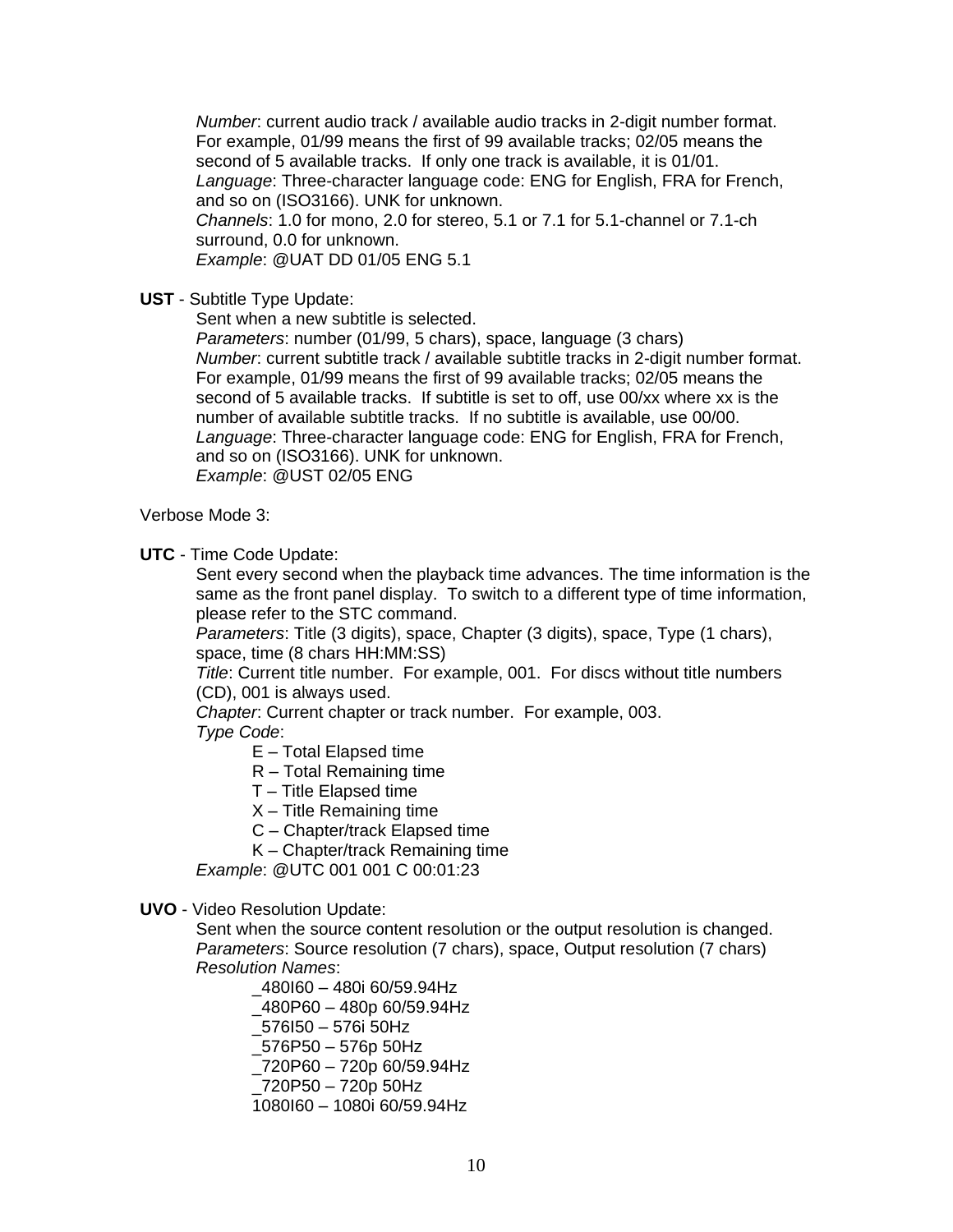1080I50 – 1080i 50Hz 1080P60 – 1080p 60/59.94Hz 1080P50 – 1080p 50Hz 1080P24 – 1080p 24Hz 1080P23 – 1080p 23.97Hz

#### **Examples:**

The following are examples of playing a Blu-ray movie using the RS-232 control protocol. The comments are placed after the semicolon.

Example 1 – No verbose mode in use. Backwards compatible to the original version of the RS232 control protocol.

| #PON                       | ; Turn on power                                                                                           |
|----------------------------|-----------------------------------------------------------------------------------------------------------|
| @OK ON                     | ; Player is turned on                                                                                     |
| #QPW                       | ; Check power status                                                                                      |
| @OK OFF                    | ; Player is still doing power-on initialization                                                           |
| (Wait for a while)         |                                                                                                           |
| #QPW                       | ; Check power status                                                                                      |
| @OK ON                     | ; Player is powered on and ready                                                                          |
| #EJT                       | ; Eject the tray                                                                                          |
| @OK OPEN                   | ; Tray opens                                                                                              |
| (Place a disc on the tray) |                                                                                                           |
| #PLA                       | ; Start playback                                                                                          |
| @OK PLAY                   | ; You may get "ER OVERTIME" message due to the                                                            |
|                            | ; mechanical delay. This is normal                                                                        |
| #QDT                       | ; Check disc type                                                                                         |
| @OK LOADING                | ; Player is still loading                                                                                 |
| (Wait for a while)         |                                                                                                           |
| #QDT                       | ; Check disc type again                                                                                   |
| @OK BD-MV                  | : Disc is a Blu-ray disc.                                                                                 |
| #QPL                       | ; Check playback status                                                                                   |
| @OK PLAY                   | : Playback is in progress                                                                                 |
| (Watch the movie)          |                                                                                                           |
| #STP                       | ; Stop playback                                                                                           |
| @OK STOP                   | : Playback has stopped                                                                                    |
| #EJT                       | ; Eject the tray                                                                                          |
| @OK OPEN                   | ; Tray opens                                                                                              |
| (Take out the disc)        |                                                                                                           |
| #POF                       | ; Turn off power                                                                                          |
| @OK OFF                    | ; The player turns off                                                                                    |
|                            | Example 2 – Verbose mode 2. The player provides important status updates.                                 |
| #SVM 2                     | ; Set verbose mode to level 2                                                                             |
| @SVM OK 2                  |                                                                                                           |
|                            | ; Response to confirm the verbose mode. Notice the<br>; SVM command code is now included in the response. |
| #PON                       | ; Turn on power                                                                                           |
| @PON OK ON                 | Player is turned on                                                                                       |
| @UPW1                      | Player provides a status update to indicate the new power                                                 |
|                            |                                                                                                           |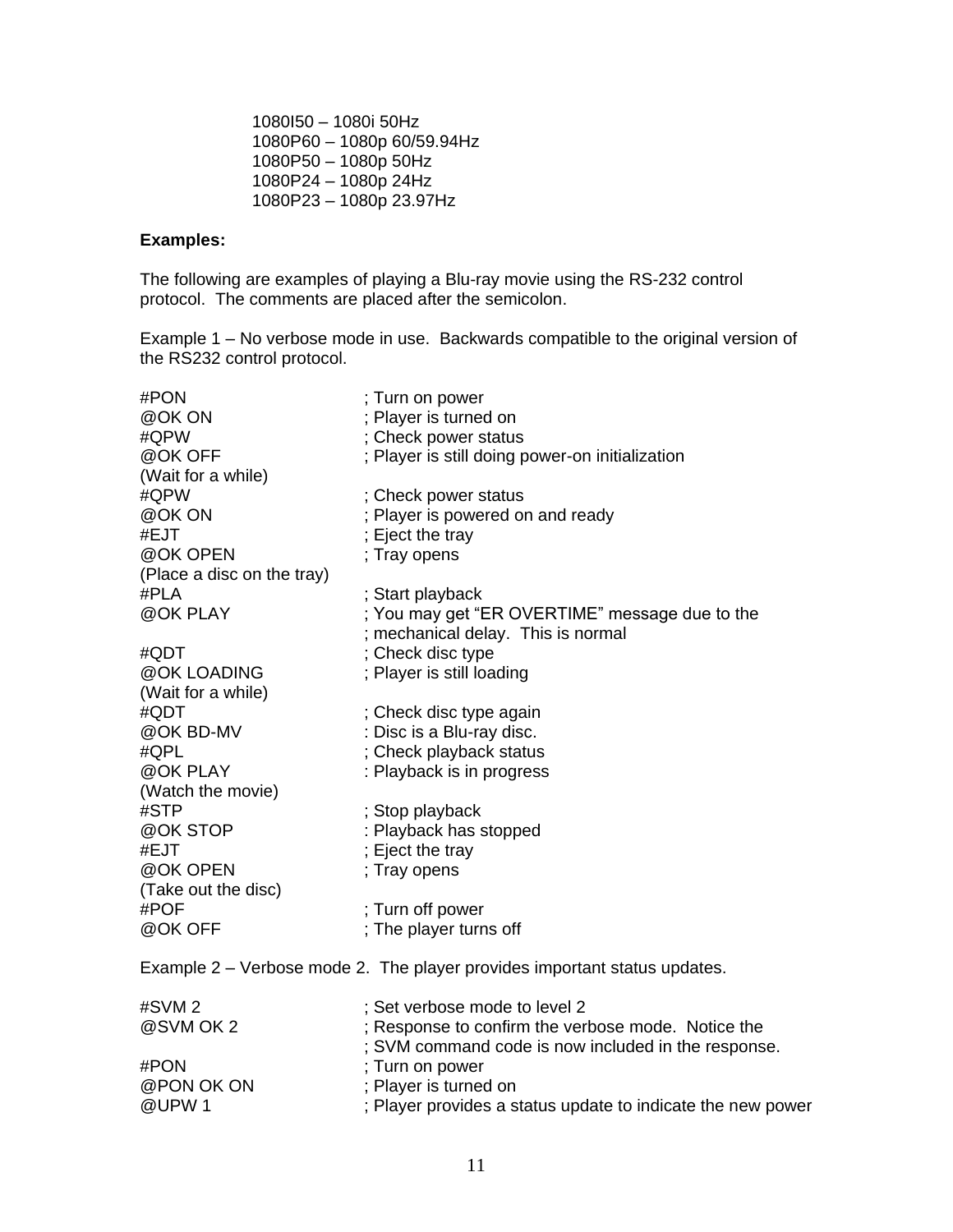|                            | ; status                                                                              |
|----------------------------|---------------------------------------------------------------------------------------|
| @SVM OK 2                  | ; This is a repeat of the SVM response because the main<br>; processor comes on line. |
| @UPL DISC                  | ; Player indicates that there is no disc                                              |
| #EJT                       | ; Eject the tray                                                                      |
| @EJT OK OPEN               | ; Tray opens                                                                          |
| @UPL OPEN                  |                                                                                       |
|                            | ; Player indicates that the tray is open                                              |
| (Place a disc on the tray) |                                                                                       |
| #PLA                       | ; Start playback                                                                      |
| @PLA OK PLAY               | ; Player confirms playback action                                                     |
| @UPL CLOS                  | ; Player indicates that the tray is closing                                           |
| @UPL LOAD                  | ; Player indicates that the disc is loading                                           |
| @UDT BDMV                  | ; Player indicates that the disc type is Blu-ray                                      |
| @UAT DT 01/01 ENG 5.1      | ; Current audio is Dolby TrueHD English 5.1ch                                         |
| @UST 00/00 UNK             | ; Current subtitle is none                                                            |
| @UPL PLAY                  | ; Current status is playing                                                           |
| (Watch the movie)          |                                                                                       |
| #STP                       | ; Stop playback                                                                       |
| @STP OK STOP               | ; Player confirms stop action                                                         |
| @UPL STOP                  | ; Player indicates that playback has stopped                                          |
| @UPL STOP                  | ; It is normal to see repeated status update                                          |
| #EJT                       | ; Eject the tray                                                                      |
| @UPL STOP                  |                                                                                       |
| @EJT OK OPEN               | ; Tray opens                                                                          |
| @UPL OPEN                  | ; Status update to show that the tray is open                                         |
| (Take out the disc)        |                                                                                       |
| #POF                       | ; Turn off power                                                                      |
| @POF OK OFF                | ; Player confirms the action                                                          |
| @UPL CLOS                  | ; The tray is closing                                                                 |
| @UPL LOAD                  | ; Player is trying to read the disc                                                   |
| @UPW0                      | ; Player reports that the power is turned off                                         |
|                            |                                                                                       |
|                            | Example 3 – Verbose mode 3. The player provides more detailed status updates.         |
| #SVM 3                     | ; Set verbose mode to level 2                                                         |
| @SVM OK 3                  | ; Response to confirm the verbose mode. Notice the                                    |
|                            | ; SVM command code is now included in the response.                                   |
|                            |                                                                                       |
| #PON                       | ; Turn on power                                                                       |
| @PON OK ON                 | ; Player is turned on                                                                 |
| @UPW1                      | ; Player provides a status update to indicate the new power                           |
|                            | ; status                                                                              |
| @SVM OK 3                  | ; This is a repeat of the SVM response because the main                               |
|                            |                                                                                       |
|                            | ; processor comes on line.                                                            |
| @UPL DISC                  | ; Player indicates that there is no disc                                              |
| #EJT                       | ; Eject the tray                                                                      |
| @EJT OK OPEN               | ; Tray opens                                                                          |
| @UPL OPEN                  | ; Player indicates that the tray is open                                              |
| (Place a disc on the tray) |                                                                                       |
| #PLA                       | ; Start playback                                                                      |
| @PLA OK PLAY               | ; Player confirms playback action                                                     |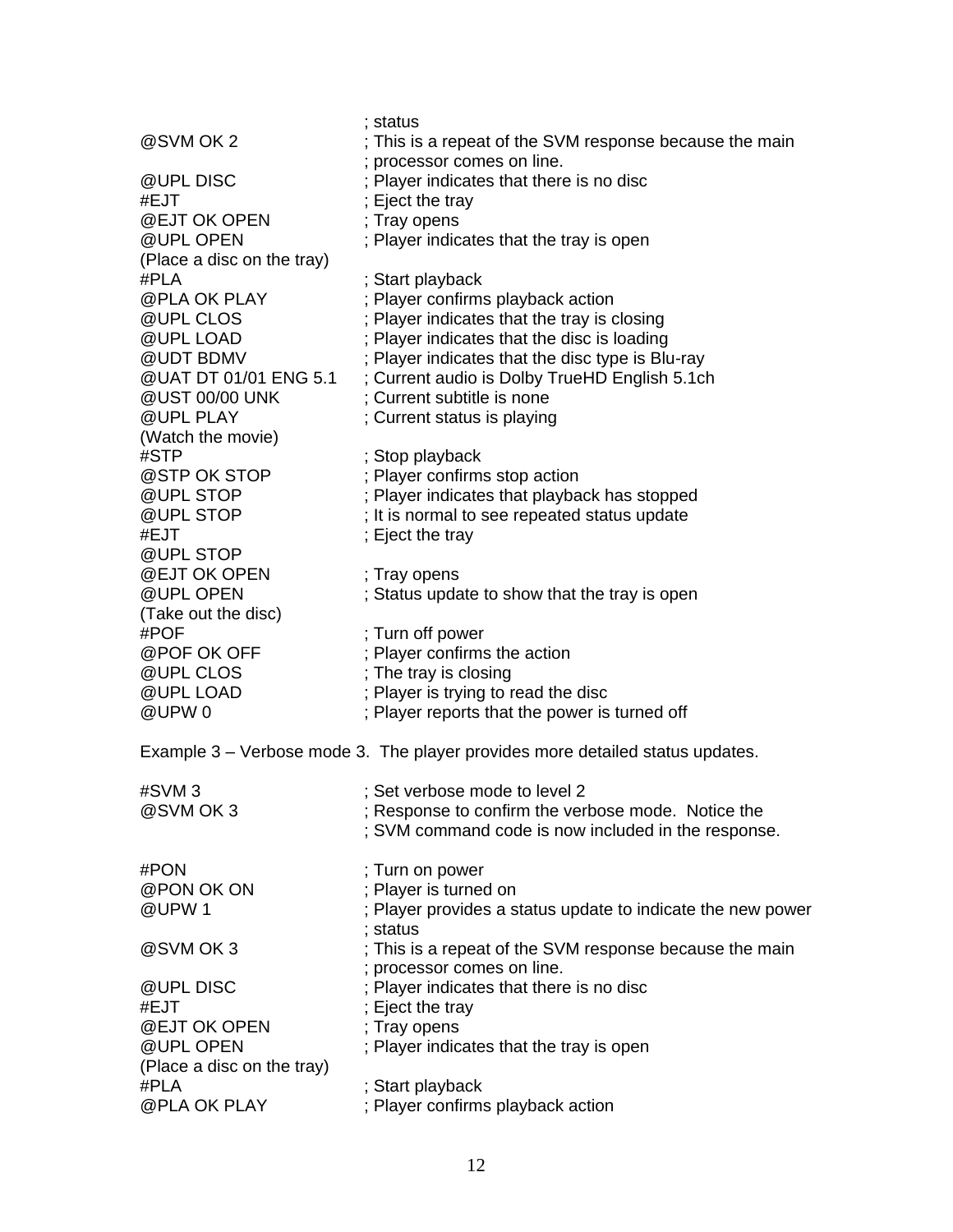| @UPL CLOS<br>@UPL LOAD<br>@UDT BDMV<br>@UTC 000 000 T 00:00:00 | ; Player indicates that the tray is closing<br>; Player indicates that the disc is loading<br>Player indicates that the disc type is Blu-ray<br>; Player indicates that the current counter is all 0 and |
|----------------------------------------------------------------|----------------------------------------------------------------------------------------------------------------------------------------------------------------------------------------------------------|
| @UVO 1080P23 1080P60                                           | ; play back is about to begin<br>; Player indicates that the source program resolution is                                                                                                                |
| @UAT DT 01/01 ENG 0.0                                          | ; 1080p 23.976Hz, and the output resolution is 1080p60<br>; Current audio is Dolby TrueHD English with unknown;<br>; number of channels                                                                  |
| @UST 00/00 UNK                                                 | ; Current subtitle is none                                                                                                                                                                               |
| @UTC 126 002 T 00:01:27                                        | ; Playback resumes at Title 126, Chapter 2, title elapsed<br>; time 00:01:27                                                                                                                             |
| @UPL PLAY                                                      | ; Current status is playing                                                                                                                                                                              |
| @UAT DT 01/01 ENG 5.1                                          | ; Current audio is Dolby TrueHD English 5.1ch                                                                                                                                                            |
| @UTC 126 002 T 00:01:28                                        | ; Player provides continuous counter updates                                                                                                                                                             |
| @UTC 126 002 T 00:01:29                                        |                                                                                                                                                                                                          |
| @UTC 126 002 T 00:01:30<br>@UTC 126 002 T 00:01:31             |                                                                                                                                                                                                          |
| @UTC 126 002 T 00:01:32                                        |                                                                                                                                                                                                          |
| @UTC 126 002 T 00:01:33                                        |                                                                                                                                                                                                          |
| @UTC 126 002 T 00:01:34                                        |                                                                                                                                                                                                          |
| @UTC 126 002 T 00:01:35                                        |                                                                                                                                                                                                          |
| @UTC 126 002 T 00:01:36                                        |                                                                                                                                                                                                          |
| @UTC 126 002 T 00:01:37                                        |                                                                                                                                                                                                          |
| @UTC 126 002 T 00:01:38                                        |                                                                                                                                                                                                          |
| @UTC 126 002 T 00:01:39<br>#PAU                                | ; Pause                                                                                                                                                                                                  |
| @PAU OK PAUSE                                                  | ; Confirm pause operation                                                                                                                                                                                |
| @UPL PAUS                                                      | ; Current status is paused                                                                                                                                                                               |
| #PLA                                                           | ; Play again                                                                                                                                                                                             |
| @PLA OK PLAY                                                   | ; Confirm play operation                                                                                                                                                                                 |
| @UPL PLAY                                                      | ; Current status is playing                                                                                                                                                                              |
| @UTC 126 002 T 00:01:40                                        | ; Counter updates continue                                                                                                                                                                               |
| @UTC 126 002 T 00:01:41                                        |                                                                                                                                                                                                          |
| @UTC 126 002 T 00:01:42                                        |                                                                                                                                                                                                          |
| (Watch the movie)<br>#STP                                      | ; Stop playback                                                                                                                                                                                          |
| @STP OK STOP                                                   | ; Player confirms stop action                                                                                                                                                                            |
| @UPL STOP                                                      | ; Player indicates that playback has stopped                                                                                                                                                             |
| @UPL STOP                                                      | ; It is normal to see repeated status update                                                                                                                                                             |
| #EJT                                                           | ; Eject the tray                                                                                                                                                                                         |
| @UPL STOP                                                      |                                                                                                                                                                                                          |
| @EJT OK OPEN                                                   | ; Tray opens                                                                                                                                                                                             |
| @UPL OPEN<br>@UVO 1080P60 1080P60                              | ; Status update to show that the tray is open                                                                                                                                                            |
|                                                                | ; Resolution change - the background screen is 1080p60<br>; and the output is also 1080p60                                                                                                               |
| (Take out the disc)                                            |                                                                                                                                                                                                          |
| #POF                                                           | ; Turn off power                                                                                                                                                                                         |
| @POF OK OFF                                                    | Player confirms the action                                                                                                                                                                               |
| @UPL CLOS                                                      | ; The tray is closing                                                                                                                                                                                    |
| @UPL LOAD                                                      | ; Player is trying to read the disc                                                                                                                                                                      |